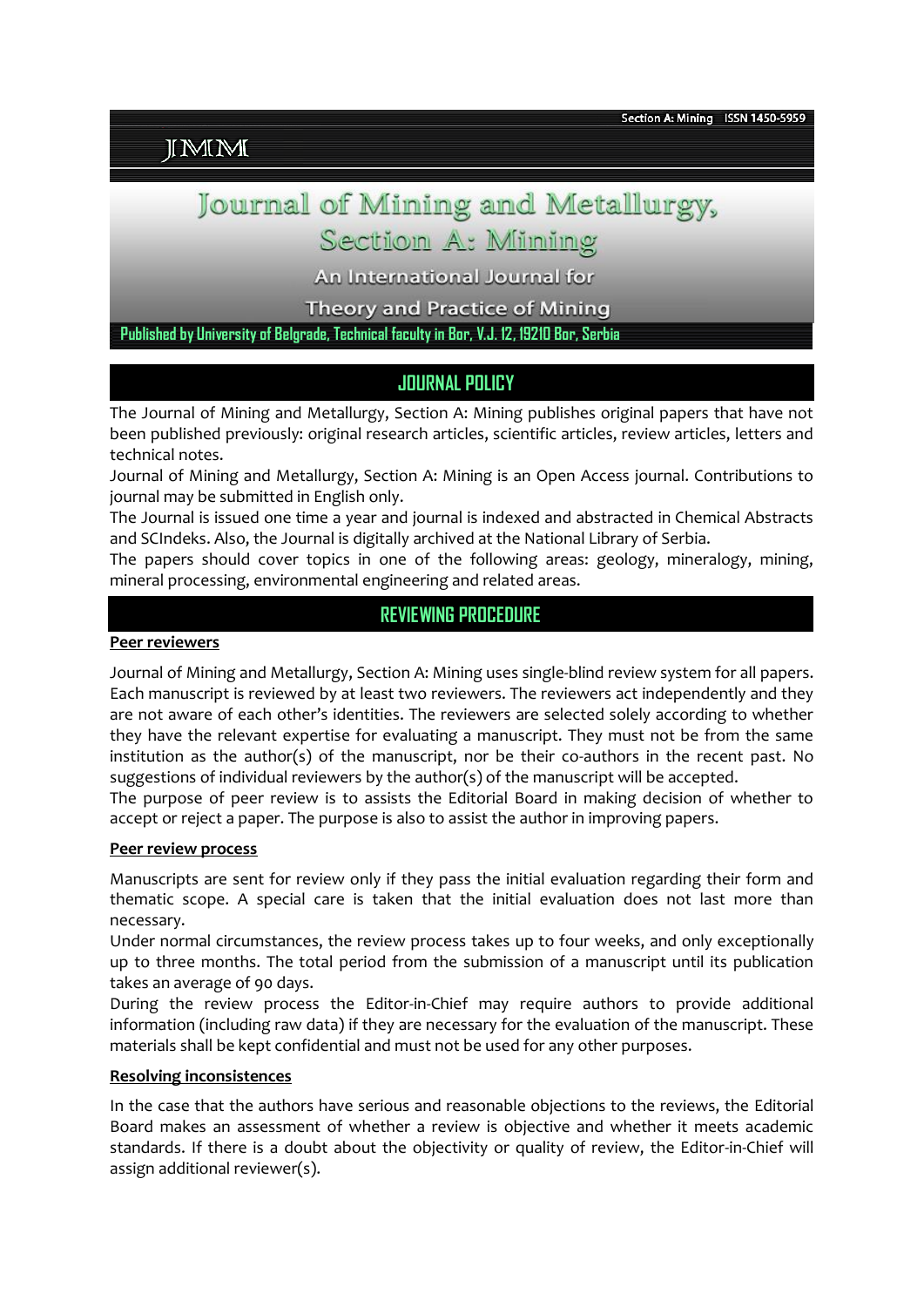Additional reviewers may also be assigned when reviewers' decisions (accept or reject) are contrary to each other or otherwise substantially incompatible.

The final decision on the acceptance of the manuscript for publication rests solely with the Editorial board.

#### **RESPONSIBILITIES**

#### **Authors' responsibilities**

Authors warrant that their manuscripts are their original works, that they have not been published before, and are not under consideration for publication elsewhere. Parallel submission of the same paper to another journal constitutes misconduct and eliminates the manuscript from further consideration. The work that has already been published elsewhere cannot be reprinted in the Journal of Mining and Metallurgy, Section A: Mining.

Authors are exclusively responsible for the contents of their submissions. Authors affirm that the article contains no unfounded or unlawful statements and does not violate the rights of third parties.

Authors must make sure that their author team listed in the manuscript includes all and only those authors who have significantly contributed to the submitted manuscript. If persons other than authors were involved in important aspects of the research project and the preparation of the manuscript, their contribution should be acknowledged in a footnote or the Acknowledgments section.

It is the responsibility of the authors to specify the title and code label of the research project within which the work was created, as well as the full title of the funding institution. In case a submitted manuscript has been presented at a conference in the form of an oral presentation (under the same or similar title), detailed information about the conference shall be provided in the same place.

Authors are required to properly cite sources that have significantly influenced their research and their manuscript. Parts of the manuscript, including text, equations, pictures and tables that are taken verbatim from other works must be clearly marked, e.g. by quotation marks accompanied by their location in the original document (page number), or, if more extensive, given in a separate paragraph.

Full references of each quotation (in-text citation) must be listed in the separate section (Literature or References) in a uniform manner, according to the citation style used by the journal. References section should list only quoted/cited, and not all sources used for the preparation of a manuscript.

When authors discover a significant error or inaccuracy in their own published work, it is their obligation to promptly notify the Editor-in-Chief (or publisher) and cooperate with him/her to retract or correct the paper.

Authors should disclose in their manuscript any financial or other substantive conflict of interest that might have influenced the presented results or their interpretation.

By submitting a manuscript the authors agree to abide by the Editorial Policies of Journal of Mining and Metallurgy A: Mining.

#### **Editorial responsibilities**

The Editorial Board is responsible for deciding which articles submitted to the journal will be published. The decisions are made based exclusively on the manuscript's merit. They must be free from any racial, gender, sexual, religious, ethnic, or political bias. When making decisions the Editorial Board is also guided by the editorial policy and legal provisions relating to defamation, copyright infringement and plagiarism.

Members of the Editorial Board including the Editor-in-Chief must hold no conflict of interest with regard to the articles they consider for publication. Members who feel they might be perceived as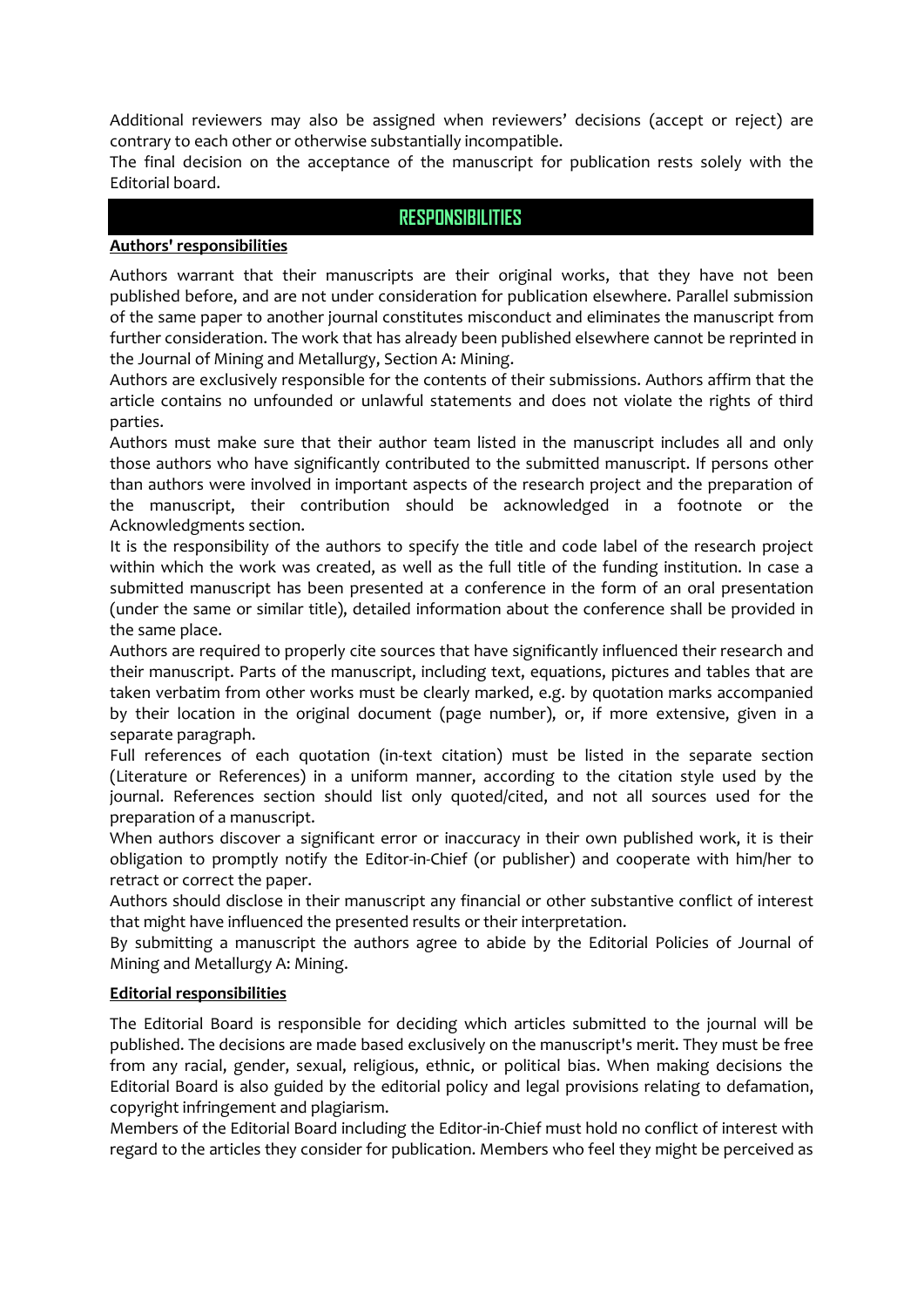being involved in such a conflict do not participate in the decision process for a particular manuscript.

The information and ideas presented in submitted manuscripts shall be kept confidential. Information and ideas contained in unpublished materials must not be used for personal gain without the written consent of the authors.

Editors and the editorial staff shall take all reasonable measures to ensure that the authors/reviewers remain anonymous during and after the evaluation process in accordance with the type of reviewing in use.

#### **Reviewers' responsibilities**

Reviewers are required to provide the qualified and timely assessment of the scholarly merits of the manuscript. The reviewer takes special care of the real contribution and originality of the manuscript. The review must be fully objective. The judgment of the reviewers must be clear and substantiated by arguments.

The reviewers assess manuscript for the compliance with the profile of the journal, the relevance of the investigated topic and applied methods, the scientific relevance of information presented in the manuscript, the presentation style and scholarly apparatus. The review has a standard format.

The reviewer must not be in a conflict of interest with the authors or funders of research. If such a conflict exists, the reviewer is obliged to promptly notify the Editor-in-Chief. The reviewer shall not accept for reviewing papers beyond the field of his/her full competence.

Reviewers should alert the Editor-in-Chief to any well-founded suspicions or the knowledge of possible violations of ethical standards by the authors. Reviewers should recognize relevant published works that have not been considered in the manuscript. They may recommend specific references for citation, but shall not require citing papers published in Journal of Mining and Metallurgy, Section A: Mining, or their own papers, unless it is justified.

The reviewers are expected to improve the quality of the manuscript through their suggestions. If they recommend correction of the manuscript prior to publication, they are obliged to specify the manner in which this can be achieved.

Any manuscripts received for review must be treated as confidential documents. Reviewers must not use unpublished materials disclosed in submitted manuscripts without the express written consent of the authors.

# **ETHICAL PUBLISHING**

#### **Dealing with unethical behaviour**

Anyone may inform the Editor-in-Chief and/or Editorial Board at any time of suspected unethical behaviour or any type of misconduct by giving the necessary credible information/evidence to start an investigation.

- o Editor-in-Chief makes the decision regarding the initiation of an investigation.
- o During an investigation, any evidence should be treated as confidential and only made available to those strictly involved in the process.
- o The accused will always be given the chance to respond to any charges made against them.
- o If it is judged at the end of the investigation that misconduct has occurred, then it will be classified as either minor or serious.

Minor misconduct (with no influence on the integrity of the paper and the journal, for example, when it comes to misunderstanding or wrong application of publishing standards) will be dealt directly with authors and reviewers without involving any other parties. Outcomes include:

- o Sending a warning letter to authors and/or reviewers.
- o Publishing correction of a paper, e.g. when sources properly quoted in the text are omitted from the reference list.
- o Publishing an erratum, e.g. if the error was made by editorial staff.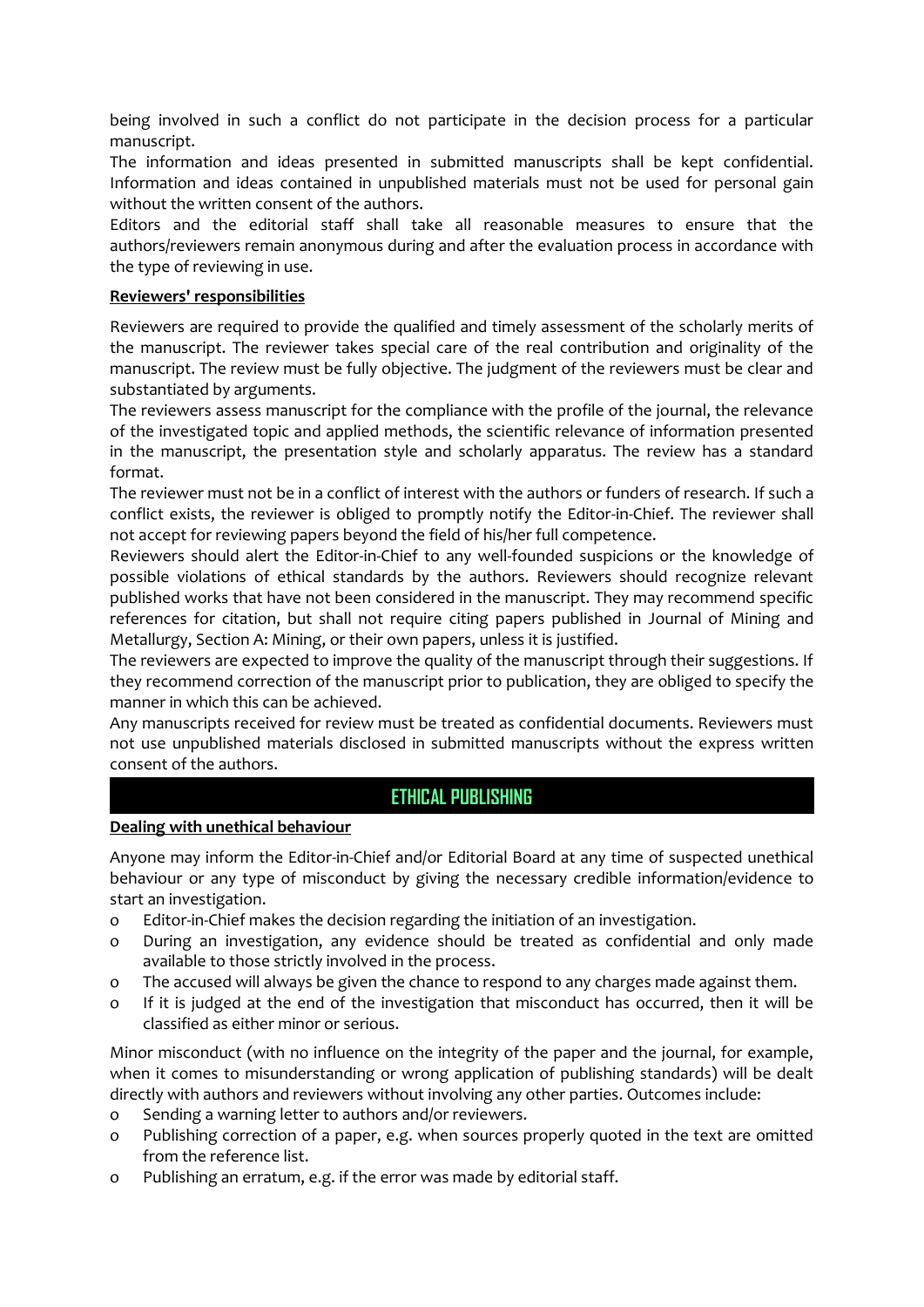In the case of major misconduct the Editorial Board may adopt different measures:

- o Publication of a formal announcement or editorial describing the misconduct.
- o Informing officially the author's/reviewer's affiliating institution.
- o The formal, announced retraction of publications from the journal in accordance with the Retraction Policy .
- o A ban on submissions from an individual for a defined period.
- o Referring a case to a professional organization or legal authority for further investigation and action.

The above actions may be taken separately or jointly. If necessary, in the process of resolving the case relevant expert organizations, bodies, or individuals may be consulted.

When dealing with unethical behaviour, the Editorial Board will rely on the guidelines and recommendations provided by the Committee on Publication Ethics (COPE).

#### **Plagiarism prevention**

Journal of Mining and Metallurgy, Section A: Mining does not publish plagiarised papers. The Editorial Board has adopted the stance that plagiarism, where someone assumes another's ideas, words, or other creative expression as one's own, is a clear violation of scientific ethics. Plagiarism may also involve a violation of copyright law, punishable by legal action.

Plagiarism includes the following:

- o Verbatim (word for word), or almost verbatim copying, or purposely paraphrasing portions of another author's work without clearly indicating the source or marking the copied fragment (for example, using quotation marks) in a way described under Authors' responsibilities;
- o Copying equations, figures or tables from someone else's paper without properly citing the source and/or without permission from the original author or the copyright holder.

Any manuscript which shows obvious signs of plagiarism will be automatically rejected. In case plagiarism is discovered in a paper that has already been published by the journal, it will be retracted in accordance with the procedure described under Retraction policy.

#### **Retraction policy**

Legal limitations of the publisher, copyright holder or author(s), infringements of professional ethical codes, such as multiple submissions, bogus claims of authorship, plagiarism, fraudulent use of data or any major misconduct require retraction of an article.

Occasionally a retraction can be used to correct numerous serious errors, which cannot be covered by publishing corrections. A retraction may be published by the Editorial Board, the author(s), or both parties consensually.

The retraction takes the form of a separate item listed in the contents and labeled as "Retraction". In SCIndeks, as the journals' primary full-text database, a two-way communication (HTML link) between the original work and the retraction is established. The original article is retained unchanged, except for a watermark on the PDF indicating on each page that it is "retracted".

Retractions are published according to the requirements of COPE operationalized by CEON/CEES as the journal indexer and aggregator.

#### **OPEN ACCESS**

#### **Open access policy**

Journal of Mining and Metallurgy, Section A: Mining is published under an Open Access licence. All its content is available free of charge. Users can read, download, copy, distribute, print, search the full text of articles, as well as to establish HTML links to them, without having to seek the consent of the author or publisher.